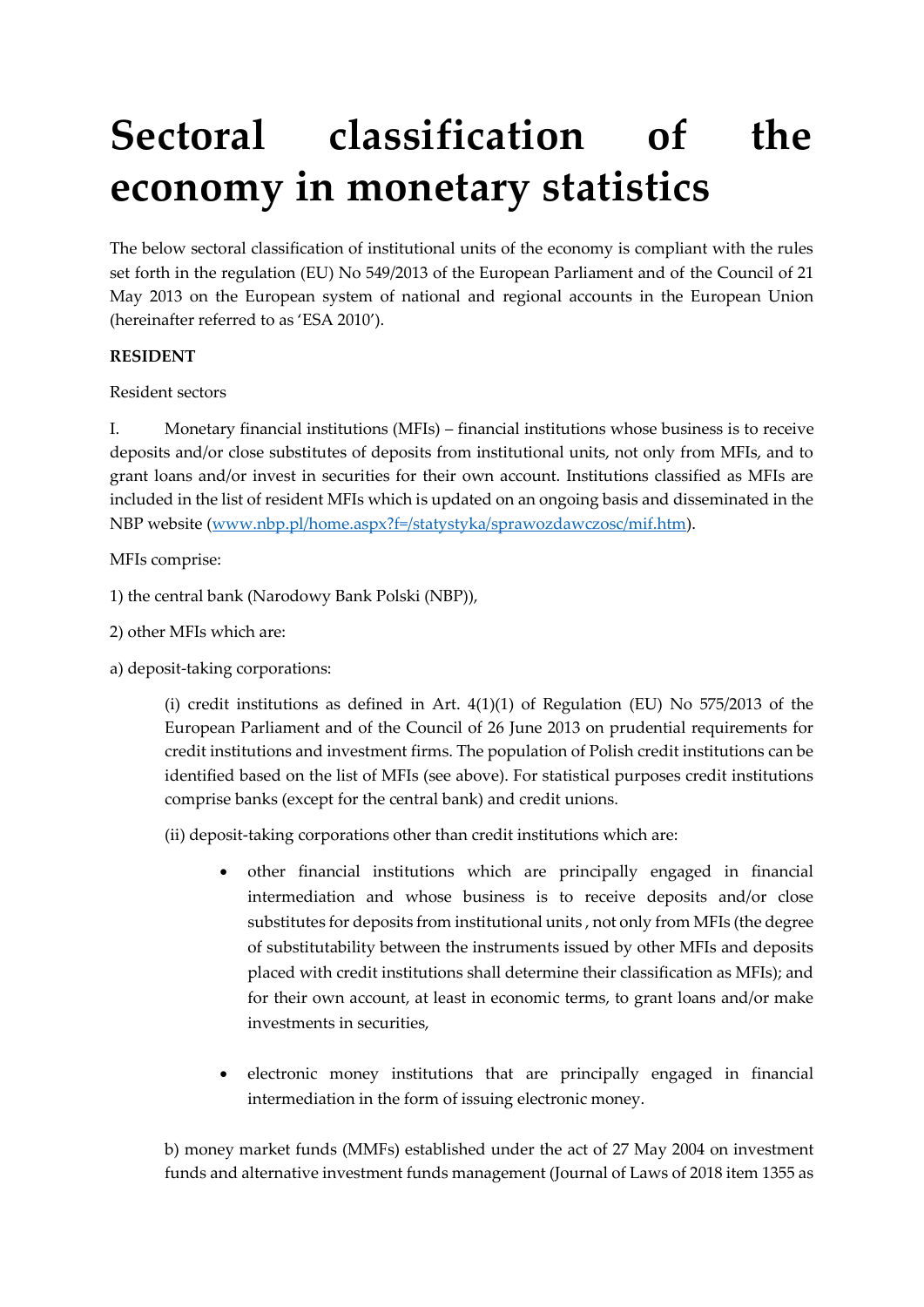amended) and meeting the criteria of Art. 2 of the Regulation (EU) No. 1071/2013 of the European Central Bank of 24 September 2013 concerning the balance sheet of the monetary  $f$ inancial institutions sector $^1$ .

Starting from January 2012 the list of Polish MFIs includes no MMFs as no investment fund meets relevant criteria to be classified to the MMF subsector.

II. Non-monetary financial institutions (non-MFIs) comprise:

1. General government – consists of public authorities and their subordinate organizational units, state legal persons and other state organizational units not registered in the National Court Register, whose activities are financed, wholly or predominantly, from public funds. The sector also comprises non-profit institutions controlled by the general government and public nonfinancial corporations classified as general government.

Sectoral classification of institutional units to the general government sector and its subsectors should be based on the latest version of the *"List of units included in the general government sector by subsectors and the Polish Classification of Activities (PKD) codes, compliant with ESA 2010"* (*Lista jednostek zaliczonych do sektora instytucji rządowych i samorządowych według podsektorów i PKD zgodnie z ESA 2010*) disseminated in the website of the Statistics Poland [https://stat.gov.pl/obszary](https://stat.gov.pl/obszary-tematyczne/rachunki-narodowe/statystyka-sektora-instytucji-rzadowych-i-samorzadowych/lista-jednostek-sektora-instytucji-rzadowych-i-samorzadowych-s-13-zgodnie-z-esa2010-stan-na-31-grudnia-2017-r-,6,8.html)[tematyczne/rachunki-narodowe/statystyka-sektora-instytucji-rzadowych-i-samorzadowych/lista](https://stat.gov.pl/obszary-tematyczne/rachunki-narodowe/statystyka-sektora-instytucji-rzadowych-i-samorzadowych/lista-jednostek-sektora-instytucji-rzadowych-i-samorzadowych-s-13-zgodnie-z-esa2010-stan-na-31-grudnia-2017-r-,6,8.html)[jednostek-sektora-instytucji-rzadowych-i-samorzadowych-s-13-zgodnie-z-esa2010-stan-na-31](https://stat.gov.pl/obszary-tematyczne/rachunki-narodowe/statystyka-sektora-instytucji-rzadowych-i-samorzadowych/lista-jednostek-sektora-instytucji-rzadowych-i-samorzadowych-s-13-zgodnie-z-esa2010-stan-na-31-grudnia-2017-r-,6,8.html) [grudnia-2017-r-,6,8.html.](https://stat.gov.pl/obszary-tematyczne/rachunki-narodowe/statystyka-sektora-instytucji-rzadowych-i-samorzadowych/lista-jednostek-sektora-instytucji-rzadowych-i-samorzadowych-s-13-zgodnie-z-esa2010-stan-na-31-grudnia-2017-r-,6,8.html)

1.1. Central government – all administrative departments of the state and other central agencies whose competence extends normally over the whole economic territory, except for the administration of social security funds.

The subsector includes central government administration bodies and their subordinate organizational units whose activity is financed for the most part from the state budget.

- i. the credit quality of the money market instrument;<br>ii. the nature of the asset class represented by the mo
- ii. the nature of the asset class represented by the money market instrument;<br>iii. for structured financial instruments, the operational and counternarty

iv. the liquidity profile;

<sup>1</sup>  $1$  Collective investment undertakings complying with all the following shall be treated as MMFs, where they:

a) pursue the investment objective of maintaining a fund's principal and providing a return in line with the interest rates of money market instruments;

b) invest in money market instruments which comply with the criteria for money market instruments set out in Directive 2009/65/EC of the European Parliament and of the Council of 13 July 2009 on the coordination of laws, regulations and administrative provisions relating to undertakings for collective investment in transferable securities (UCITS) ( 1 ), or deposits with credit institutions or, alternatively, ensure that the liquidity and valuation of the portfolio in which they invest is assessed on an equivalent basis;

c) ensure that the money market instruments they invest in are of high quality, as determined by the management company. The quality of a money market instrument shall be considered, inter alia, on the basis of the following factors:

for structured financial instruments, the operational and counterparty risk inherent within the structured financial transaction;

d) ensure that their portfolio has a weighted average maturity (WAM) of no more than six months and a weighted average life (WAL) of no more than 12 months (in accordance with Annex I, Part 1, Section 2);

e) provide daily net asset value (NAV) and a price calculation of their shares/units, and daily subscription and redemption of shares/units;

f) limit investment in securities to those with a residual maturity until the legal redemption date of less than or equal to two years, provided that the time remaining until the next interest rate reset date is less than or equal to 397 days whereby floating rate securities should reset to a money market rate or index;

g) limit investment in other collective investment undertakings to those complying with the definition of MMFs;

h) do not take direct or indirect exposure to equity or commodities, including via derivatives and only use derivatives in line with the money market investment strategy of the fund. Derivatives which give exposure to foreign exchange may only be used for hedging purposes. Investment in non-base currency securities is allowed provided the currency exposure is fully hedged;

i) have either a constant or fluctuating NAV.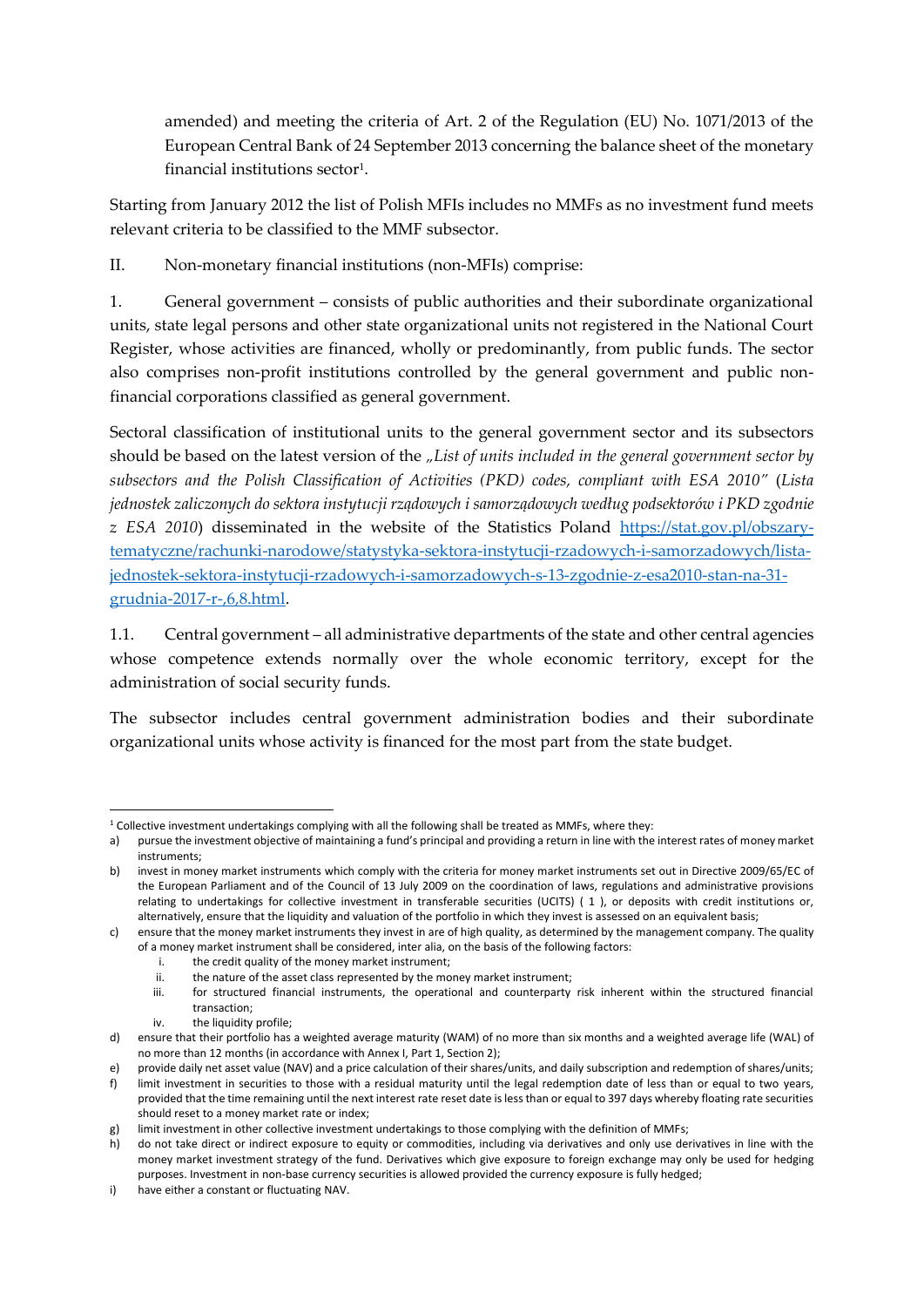The subsector includes:

a) public authorities, including government administration (voivods and voivodship offices, state control and law enforcement institutions, courts and tribunals;

b) state colleges and universities and other schools which are established by relevant minister, central government administration body or a voivod, and whose activity is financed from the state budget;

c) state cultural institutions and state film institutions;

d) institutions of social assistance;

e) services, guards and inspections operating under a voivod;

f) scientific and research units;

g) independent public healthcare centres established by relevant minister, central government administration body, voivod, state medical university or state university which carries out teaching and research activities in the domain of medical science;

h) central public hospitals established under the Commercial Companies Code,

i) clubs and offices of Members of Parliament,

j) budget policy institutions,

k) authorities exercising supervision over financial institutions and guarantee funds controlled by general government, e.g. Polish Financial Supervision Authority (KNF), Bank Guarantee Fund (BFG),

l) state earmarked funds, except for those included in the social security funds subsector,

m) funds established by, entrusted or transferred to Bank Gospodarstwa Krajowego under separate laws,

n) state legal persons established under separate laws with the objective to perform tasks of public interest,

o) executive agencies,

Executive agencies not included in the Statistics Poland list should be classified to the non-financial corporations sector.

p) national parks,

q) public non-financial corporations included in the central government subsector,

r) balances held in the account called "Interes Narodowy" maintained for the Export Credit Insurance Corporation (Korporacja Ubezpieczeń Kredytów Eksportowych S.A. (KUKE S.A.)) should be classified as operations with central government,

s) non-profit institutions serving households which are controlled by the central government subsector.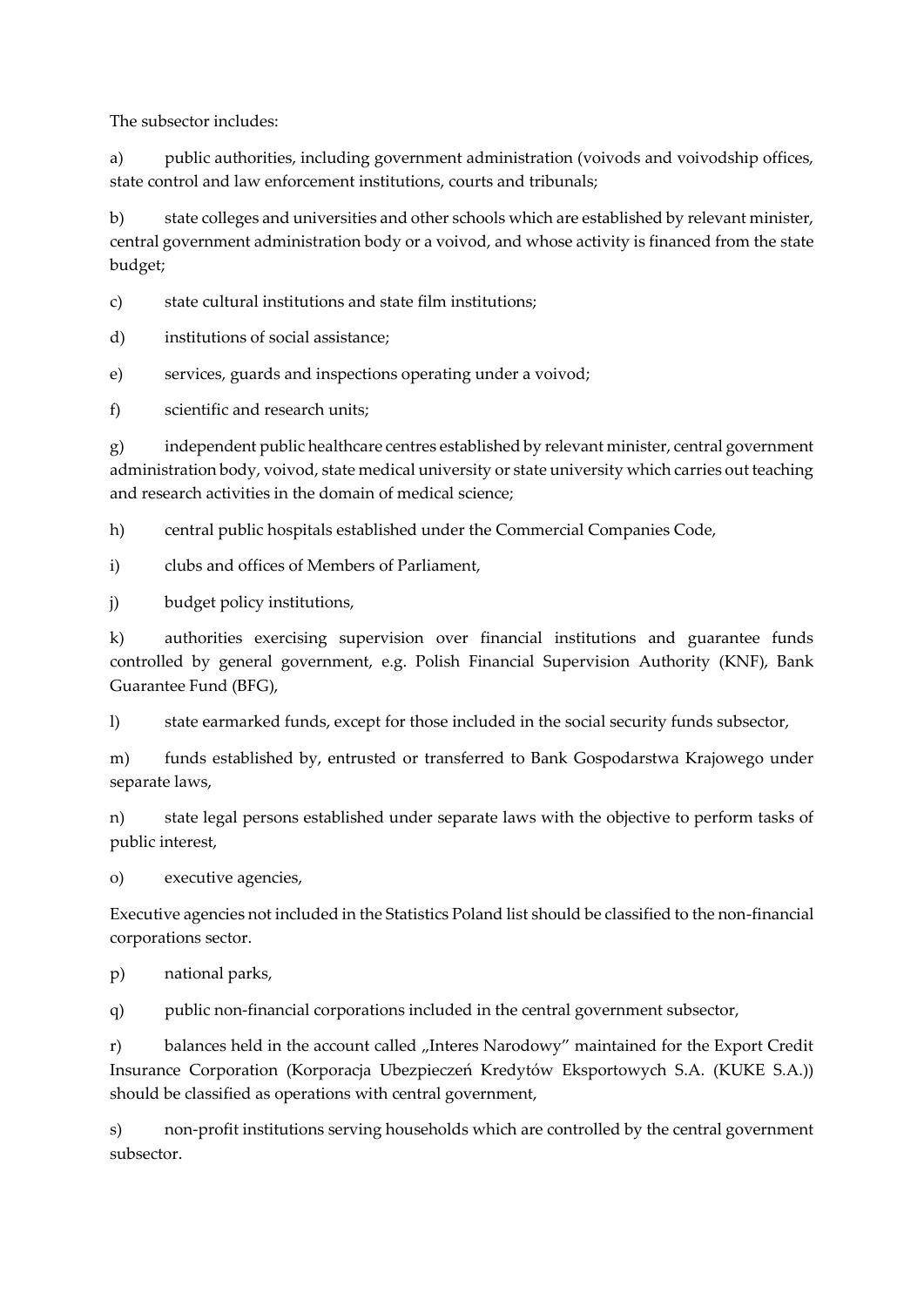1.2. Local government – local government administration bodies and their subordinate organizational units whose activity is financed from local budgets, except for local branches of social security funds.

The subsector includes:

a) self-government bodies,

b) local government units and their unions,

c) independent public healthcare centers established by local government units,

d) public schools and institutions established under the act of 7 September 1991 on the system of education (Journal of Laws of 2018 item 1457 as amended) and run by local government units,

e) local state cultural institutions, institutions of social assistance, services, guards and inspections, including voluntary fire brigades,

f) regional agricultural advisory centers,

g) budgetary enterprises established by local government units,

h) local earmarked funds,

i) local legal persons established under separate laws with the objective to perform tasks of public interest,

j) public non-financial corporations included in the local government subsector,

k) non-profit institutions serving households which are controlled by the local government subsector.

1.3. Social security funds – all central and local institutional units whose principal activity is to provide social benefits and which fulfil each of the following two criteria:

a) by law or by regulation certain groups of the population are obliged to participate in the scheme or to pay contributions, and

b) general government is responsible for the management of the institution in respect of the settlement or approval of the contributions and benefits.

The subsector includes:

a) Zakład Ubezpieczeń Społecznych (ZUS – *Social Insurance Institution*) and Kasa Rolniczego Ubezpieczenia Społecznego (KRUS – *Agricultural Social Insurance Fund*), and funds managed by them,

b) Narodowy Fundusz Zdrowia (*National Healthcare Fund*) and its regional branches,

c) Fundusz Pracy (*Labour Fund*).

2. Other financial institutions

2.1. Non-MMF investment funds – investment funds established under the act of 27 May 2004 on investment funds and the management of alternative investment funds (Journal of Laws of 2018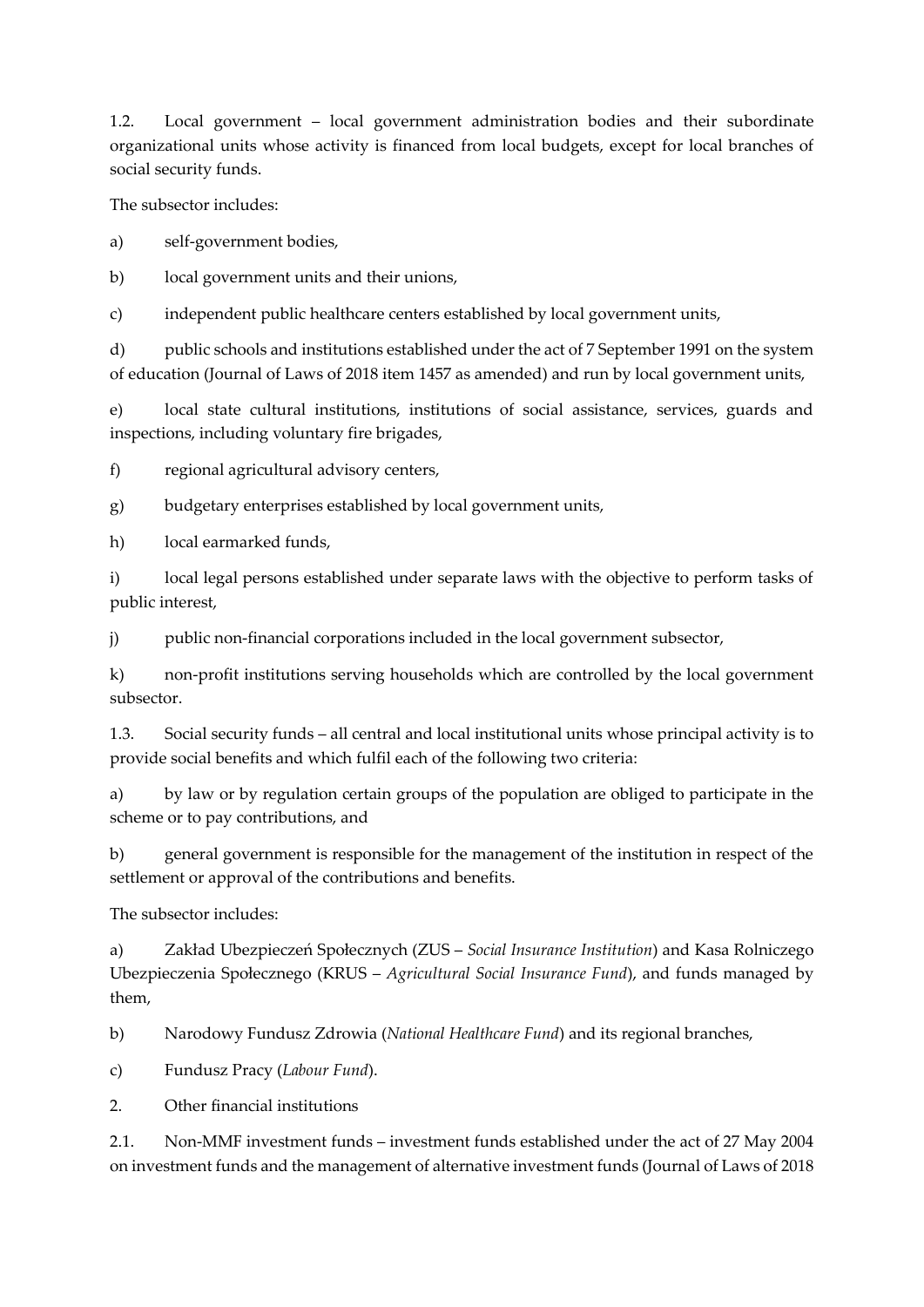item 1355 as amended), except for money market funds which are included in the list of monetary financial institutions and classified to the MFI sector.

Investment funds and sub-funds shall be identified based on the list disseminated in the NBP website [\(http://www.nbp.pl/home.aspx?f=/statystyka/pieniezna\\_i\\_bankowa/sfi.html\)](http://www.nbp.pl/home.aspx?f=/statystyka/pieniezna_i_bankowa/sfi.html).

2.2. Other financial intermediaries, financial auxiliaries, and *captive* financial institutions and money lenders subdivide into three subsectors:

2.2.1. Other financial intermediaries – financial corporations which are principally engaged in financial intermediation by incurring liabilities in forms other than currency, deposits (or close substitutes for deposits), or investment fund shares, or in relation to insurance, pension and standardised guarantee schemes from institutional units. The subsector includes:

- a) financial leasing corporations,
- b) factoring corporations,
- c) security and derivative dealers,
- d) financial vehicle corporations engaged in securitisation transactions (FVCs)

FVC – an undertaking which is constituted pursuant to national law and whose principal activity meets both of the following criteria:<sup>2</sup>:

- it intends to carry out, or carries out, one or more securitisation transactions and its structure is intended to isolate the payment obligations of the undertaking from those of the originator, or the insurance or reinsurance undertaking; and
- it issues, or intends to issue, debt securities, other debt instruments, securitisation fund units, and/or financial derivatives (hereinafter the 'financing instruments') and/or legally or economically owns, or may own, assets underlying the issue of financing instruments that are offered for sale to the public or sold on the basis of private placements .

The subsector comprises institutional units established to carry out securitisation of assets with which a reporting bank carries out a securitisation transaction and which meets the above criteria, and which is included in the list of FVCs disseminated in the website of the European Central Bank [\(www.ecb.europa.eu/stats/money/mfi/html/index.en.html\)](http://www.ecb.europa.eu/stats/money/mfi/html/index.en.html).

At present the list does not include Polish institutions as no one meets the criteria of the FVC definition set forth in the ECB regulation.

- e) banks and credit unions under bankruptcy proceeding, in liquidation and/or organization,
- f) private equity/venture capital companies,
- g) central counterparty KDPW\_CCP S.A.

1

<sup>2</sup> According to the regulation (EU) No 1075/2013 of the European Central Bank of 18 October 2013 concerning statistics on the assets and liabilities of financial vehicle corporations engaged in securitisation transactions (ECB/2013/40).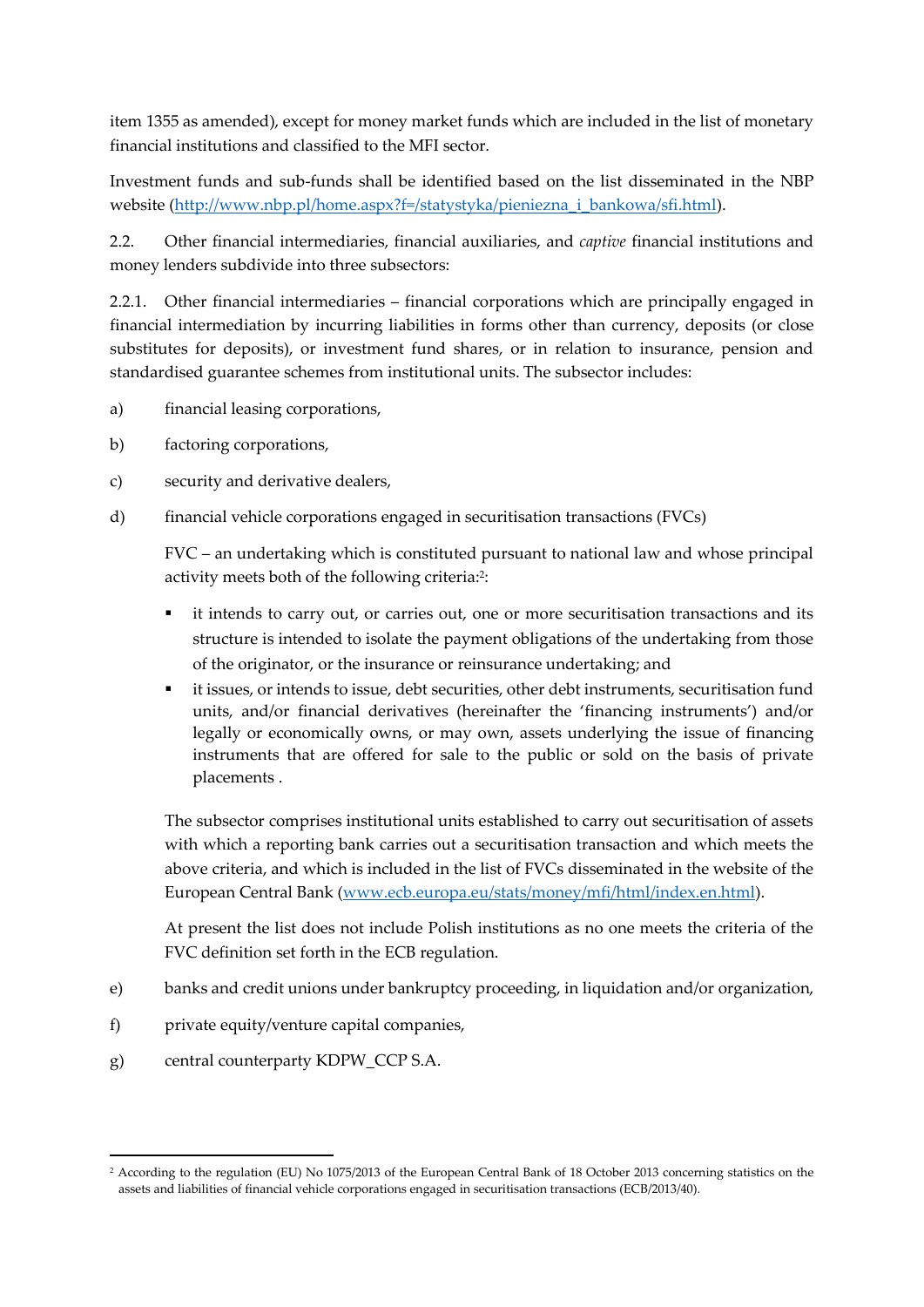2.2.2. Financial auxiliaries – financial corporations which are principally engaged in activities closely related to financial intermediation but which are not financial intermediaries themselves. The subsector comprises:

- a) insurance and pension brokers, agents and consultants,
- b) investment advisers,
- c) foreign exchange bureaux,
- d) stock exchanges,
- e) commodity exchanges,

f) corporations providing infrastructure for financial markets, e.g. clearing houses (First Data Polska S.A.),

g) payment institutions,

- h) Krajowy Depozyt Papierów Wartościowych S.A. (*Depository of Securities*),
- i) managers of investment funds, umbrella investment funds, managers of pension funds,
- j) hire-purchase institutions,

k) debt collection agencies,

- l) Związek Banków Polskich (*Polish Bank Association*),
- m) Krajowa Spółdzielcza Kasa Oszczędnościowo-Kredytowa (*National Credit Union*),
- n) representative offices of non-resident banks,
- o) head offices whose subsidiaries all or majority thereof are financial institutions.

2.2.3. Captive financial institutions and money lenders – financial corporations which are neither engaged in financial intermediation nor in providing financial auxiliary services, and where most of either their assets or their liabilities are not transacted on open markets. In particular, the subsector includes:

a) units as legal entities such as trusts, estates, agencies accounts or 'brass plate' companies;

b) holding companies that hold controlling-levels of equity of a group of subsidiary corporations and whose principal activity is owning the group without providing any other service to the businesses in which the equity is held, that is, they do not administer or manage other units. Resident holding companies are classified based on PKD (*Polish Classification of Activity*) code, i.e. the subsector includes companies labelled as "64.20.Z Holding companies".

c) SPEs that qualify as institutional units and raise funds in open markets to be used by their parent corporation;

d) units which provide financial services exclusively with own funds, or funds provided by a sponsor, to a range of clients and incur the financial risk of the debtor defaulting. Examples are money lenders, corporations engaged in lending to students or for foreign trade from funds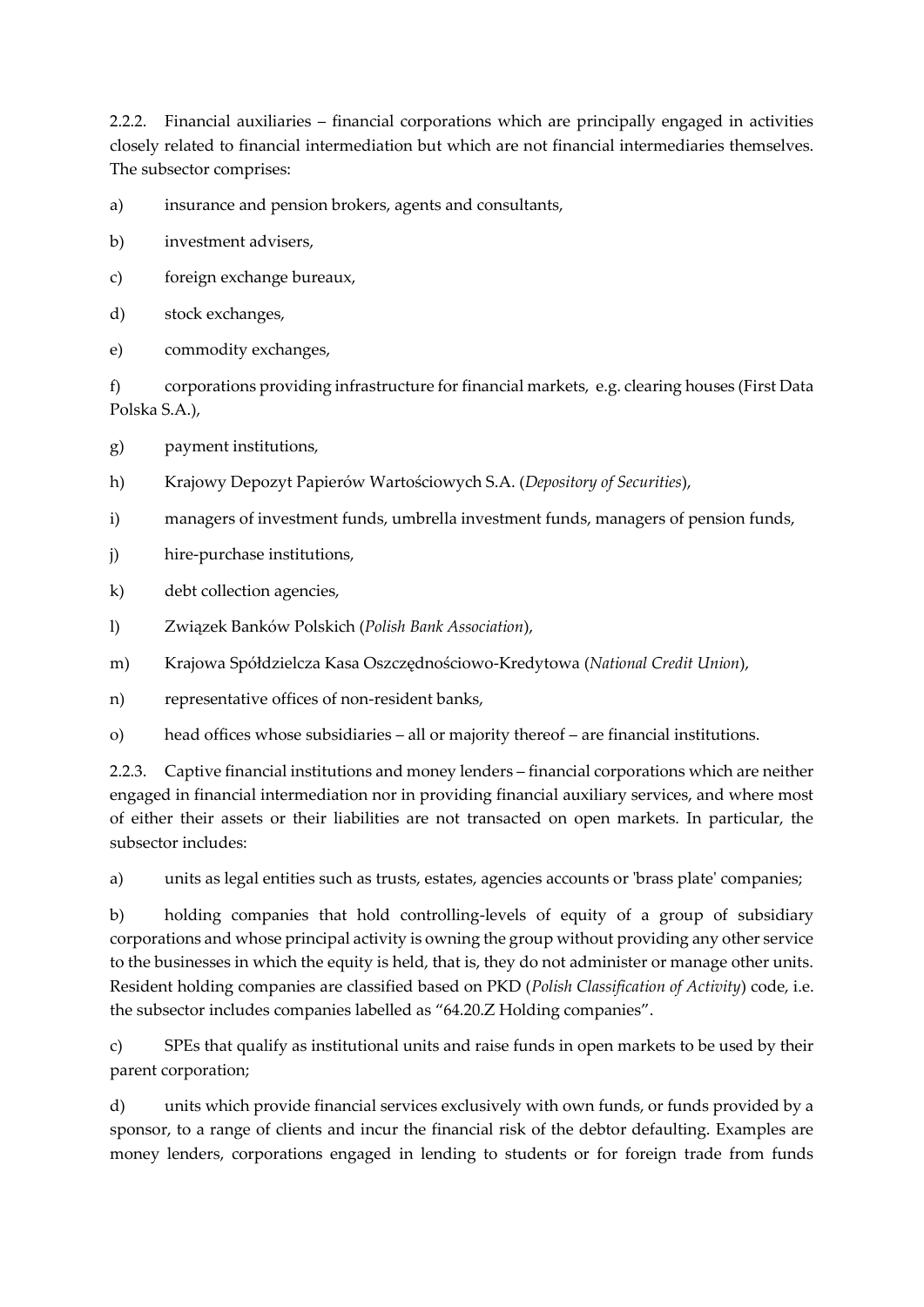received from a sponsor such as a government unit or a non-profit institution, and pawnshops that predominantly engage in lending;

e) special purpose government funds, usually called sovereign wealth funds, if classified as financial corporations.

2.3. Insurance corporations – institutions offering insurance services (insurance products), acting under the act of 11 September 2015 on insurance and reinsurance activity (Journal of Laws of 2019 item 381).

The list of institutions included in the sector is disseminated in the NBP website [\(http://www.nbp.pl/home.aspx?f=/statystyka/sprawozdawczosc/lista-zu.htm\)](http://www.nbp.pl/home.aspx?f=/statystyka/sprawozdawczosc/lista-zu.htm).

2.4. Pension funds – financial corporations which are principally engaged in the pooling and investing of funds with the aim of providing income to the insured persons in retirement, which act under the act of 28 August 1997 on the organization and operation of pension funds (Journal of Laws of 2018 item 1906 as amended).

3. Non-financial corporations – institutional units whose principal activity is the production of goods and non-financial services. In particular the sector includes:

- Public non-financial corporations institutional units acting under the state enterprise act of 25 September 1981 (Journal of Laws of 2017 item 2152) and state-owned companies.
- Private non-financial corporations and cooperatives institutional units with 100% private capital and which do not meet the criteria laid down for public non-financial corporations as described above, and all cooperatives (including housing cooperatives), civil law partnerships, branches of non-resident corporations and producer groups.

The sector also includes individual entrepreneurs who employ more than 9 persons.

4. Households and non-profit institutions serving households

4.1. Households – individuals or groups of individuals as consumers and as entrepreneurs producing market goods and services. The sector includes:

4.1.1. Individuals – natural persons, except for those conducting business activity classified as individual entrepreneurs or farmers. The subsector also comprises:

a) employee mutual assistance funds;

- b) school savings funds,
- c) parents' councils acting in schools and kindergartens.

4.1.2. Individual entrepreneurs – natural persons conducting business activity on their own account who employ up to 9 persons (e.g. independent professionals provided they meet the above criteria).

4.1.3. Farmers – natural persons whose principal source of income is agricultural production, and their activity is not registered as an enterprise, company, cooperative or producer group.